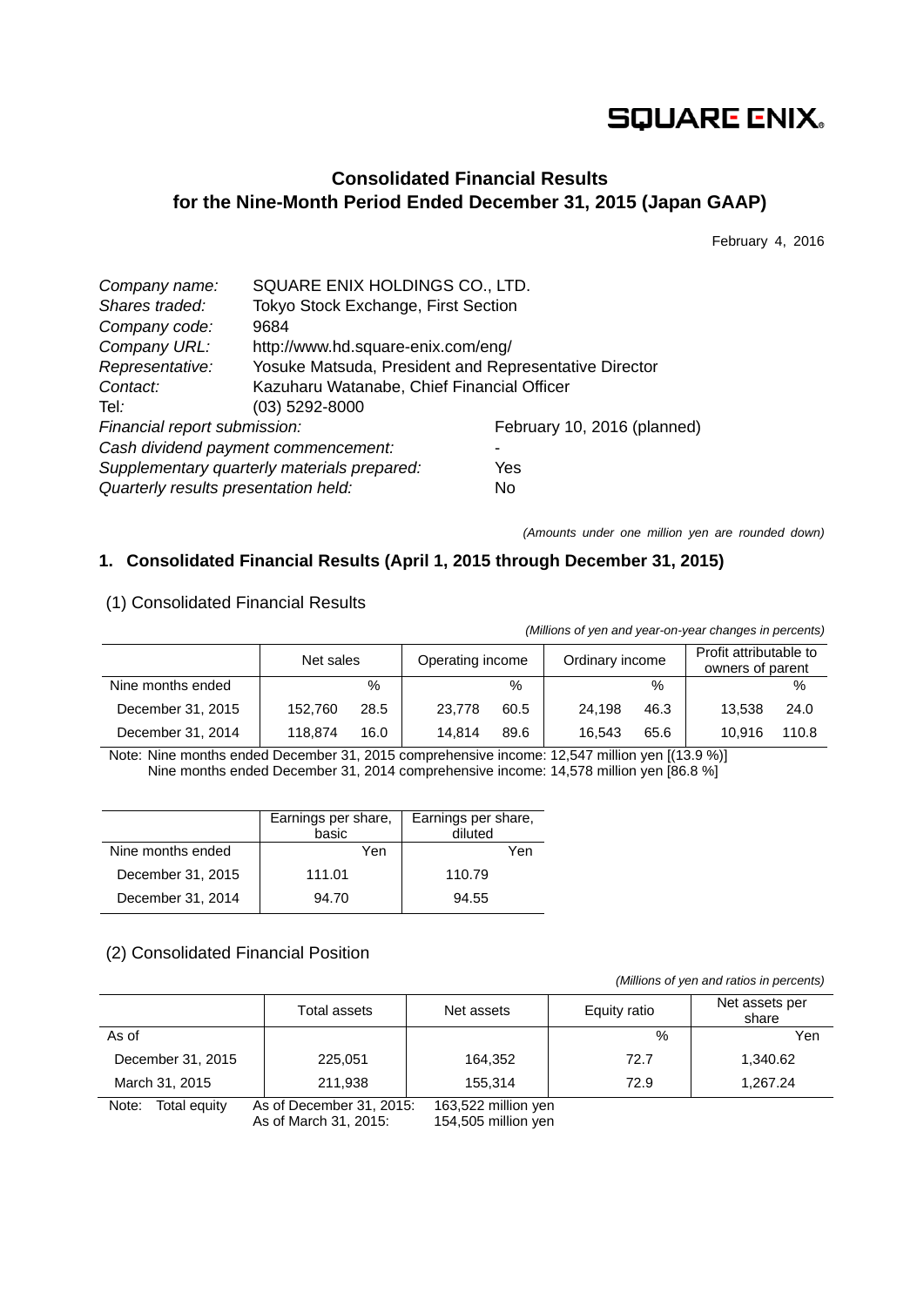## **2. Dividends**

|                                                      | Dividends per share |       |     |                        |                |  |  |  |
|------------------------------------------------------|---------------------|-------|-----|------------------------|----------------|--|--|--|
|                                                      | 1Q                  | 2Q    | 3Q  | 4Q                     | Total          |  |  |  |
|                                                      | Yen                 | Yen   | Yen | Yen                    | Yen            |  |  |  |
| Fiscal year ended<br>March 31, 2015                  |                     | 10.00 |     | 20.00                  | 30.00          |  |  |  |
| Fiscal year ending<br>March 31, 2016                 |                     | 10.00 |     |                        |                |  |  |  |
| Fiscal year ending<br>March 31, 2016<br>(projection) |                     |       |     | 20.00<br>${\sim}35.00$ | 30.00<br>~1.00 |  |  |  |

Note: No change in dividend projection from the latest announcement.

## **3. Consolidated Forecasts (April 1, 2015 through March 31, 2016)**

| (Millions of yen, year-on-year changes in percents and per share data) |                     |                 |                     |                |                    |                |                                               |                  |                       |
|------------------------------------------------------------------------|---------------------|-----------------|---------------------|----------------|--------------------|----------------|-----------------------------------------------|------------------|-----------------------|
|                                                                        | <b>Net</b><br>sales |                 | Operating<br>Income |                | Ordinary<br>income |                | Profit<br>attributable to<br>owners of parent |                  | Earnings<br>per share |
| Fiscal year                                                            |                     | $\%$            |                     | %              |                    | $\%$           |                                               | %                | Yen                   |
| ending<br>March 31,<br>2016                                            | 200,000<br>~220.000 | 19.1<br>$-31.0$ | 17.000<br>$-25.000$ | 3.5<br>$-52.2$ | 17.000<br>~25.000  | 0.1<br>$-47.2$ | 11.000<br>~18.000                             | 11.9<br>$~-83.1$ | 90.21<br>~147.62      |

Note: No change in consolidated forecasts from the latest announcement. Consolidated forecasts for the fiscal year ending March 31, 2016 are indicated in a form of range of figures. For details, please refer to *(3) Qualitative information on consolidated business forecasts* on page 3 of the Supplemental Information attached herewith.

## **4. Notes**

- (1) Significant changes among major subsidiaries during the period : None
- (2) Adoption of special accounting treatment for quarterly consolidated financial statements: None
- (3) Changes in accounting policies, changes in accounting estimates and retrospective restatements
	- 1. Changes associated with revision in accounting standards: Yes
	- 2. Other changes: None
	- 3. Changes in accounting estimates: None
	- 4. Restatements: None
- (4) Outstanding shares (common stock)
	- 1. Number of shares issued and outstanding (including treasury stock):

| As of December 31, 2015                                     | 122,288,896 |
|-------------------------------------------------------------|-------------|
| As of March 31, 2015                                        | 122,232,896 |
| 2. Number of treasury stock:                                |             |
| As of December 31, 2015                                     | 313,237     |
| As of March 31, 2015                                        | 309.664     |
| 3. Average number of shares during the period (cumulative): |             |
| Nine-month period ended December 31, 2015                   | 121.955.356 |
| Nine-month period ended December 31, 2014                   | 115.276.416 |

Disclaimer: (1) This document is a translation of the Japanese language "Kessan Tanshin" prepared in accordance with the guidelines of the Tokyo Stock Exchange. The Japanese language document shall prevail in the event any differences or discrepancies exist between this English translation and the original. (2) At the time of disclosure of this report, review procedures for quarterly financial statements pursuant to the Financial Instruments and Exchange Law had not been completed. (3) The forward-looking statements in this document are based upon the information currently available and necessarily include elements that are not entirely predictable. The achievement is not promised. Actual results may differ from the forward-looking statements in this document. (4) For additional information about forecasts, please refer to "1.Consolidated Results for the Nine-Month Period Ended December 31, 2015 (3) Qualitative information on consolidated business forecasts" section on page 3 of Supplemental Information.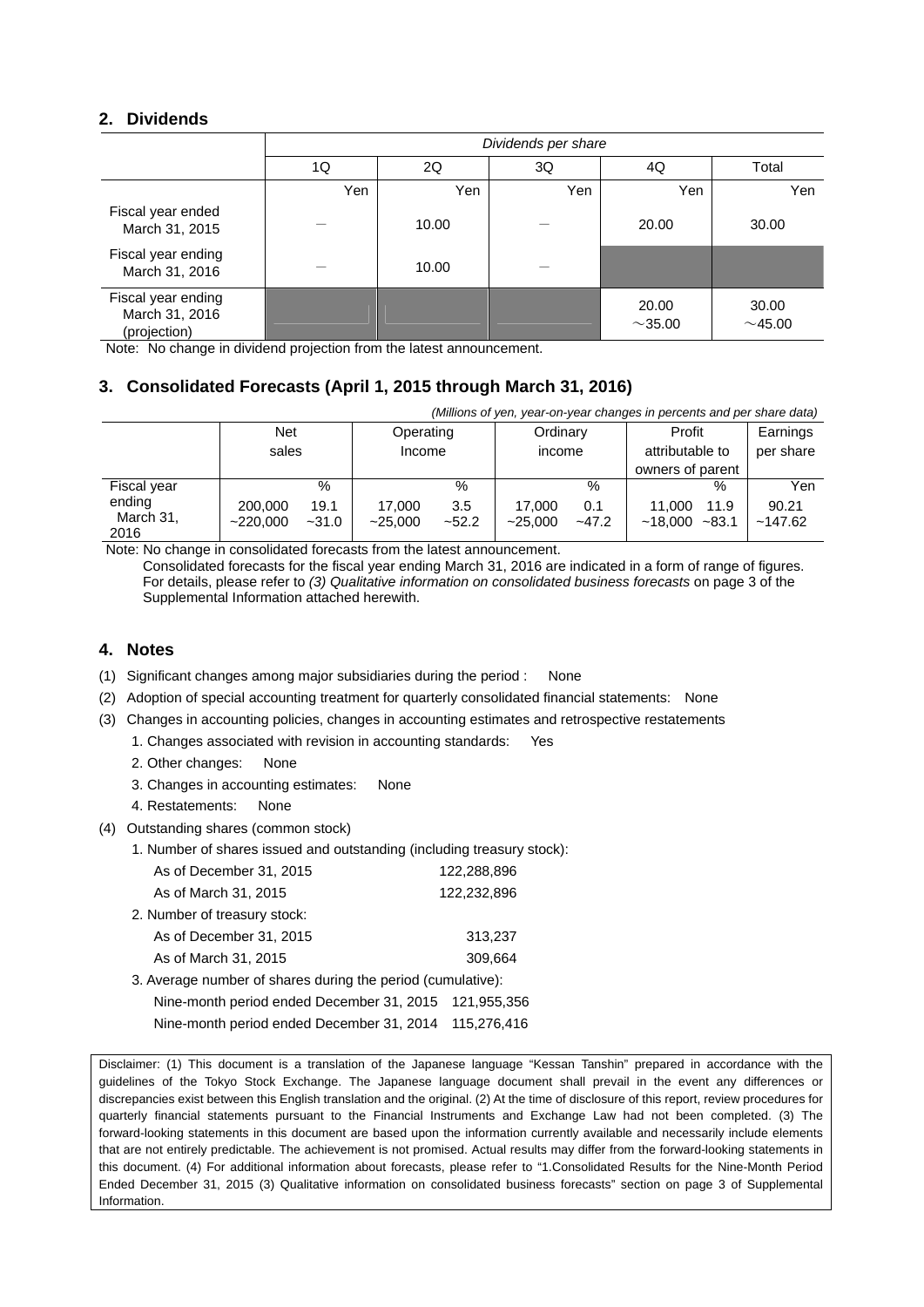## **Supplemental Information – Index**

|                                                                                        | Page |
|----------------------------------------------------------------------------------------|------|
| 1. Consolidated Results for the Nine-Month Period Ended December 31, 2015              | 1    |
| (1) Analysis of consolidated business results                                          | 1    |
| (2) Analysis of consolidated financial position                                        | 2    |
| (3) Qualitative information on consolidated business forecasts                         | 3    |
| 2. Other Information in Summary                                                        | 3    |
| (1) Changes in accounting principles, changes in accounting estimates and              |      |
| retrospective restatements                                                             | 3    |
| 3. Consolidated Financial Statements for the Nine-Month Period Ended December 31, 2015 | 5    |
| (1) Consolidated Balance Sheets                                                        | 5    |
| (2) Consolidated Income Statement and Consolidated Statement of Comprehensive Income   | 7    |
| <b>Consolidated Income Statement</b>                                                   | 7    |
| Consolidated Statement of Comprehensive Income                                         | 8    |
| (3) Notes on Consolidated Financial Statements for the Nine-Month Period               | 9    |
| (Going concern assumptions)                                                            | 9    |
| (Material changes in shareholders' equity)                                             | 9    |
| (Segment information)                                                                  | 9    |
|                                                                                        |      |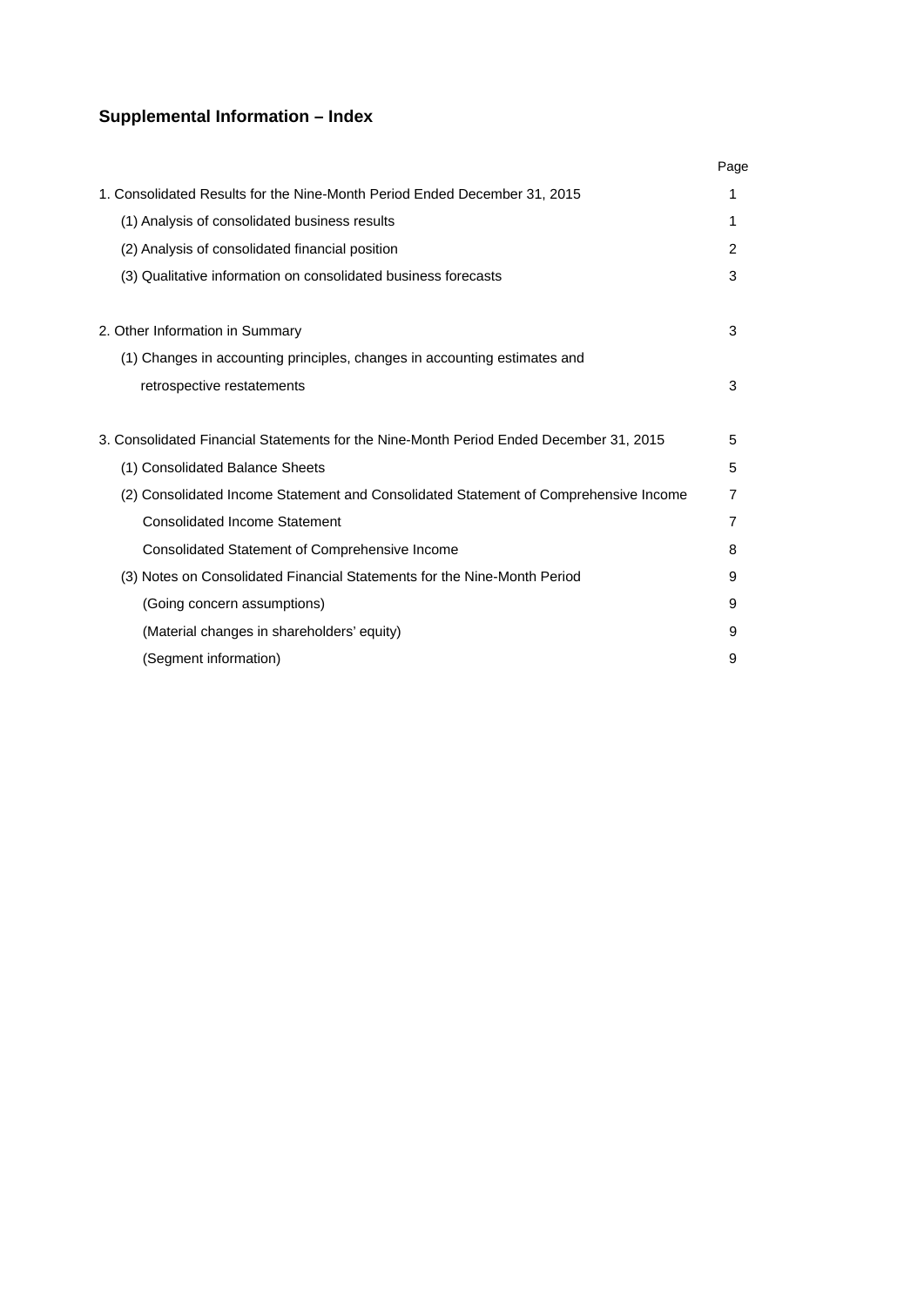#### **1. Consolidated Results for the Nine-Month Period Ended December 31, 2015**

#### (1) Analysis of consolidated business results

The Square Enix Group (the "Group") is continuing determined efforts to strengthen the competitiveness and profitability of its business segments of Digital Entertainment, Amusement, Publication, and Merchandising. Net sales for the nine-month period ended December 31, 2015 totaled ¥152,760 million (an increase of 28.5% from the same period of the prior fiscal year), operating income amounted to ¥23,778 million (an increase of 60.5% from the same period of the prior fiscal year), and ordinary income amounted to ¥24,198 million (an increase of 46.3% from the same period of the prior fiscal year).

Loss on valuation of share of subsidiaries and associates (¥1,702 million) was booked as an extraordinary loss.

These factors resulted in profit attributable to owners of parent amounted to ¥13,538 million (an increase of 24.0% from the same period of the prior fiscal year).

A discussion of results by segment for the nine-month period ended December 31, 2015 follows.

#### Digital Entertainment

The Digital Entertainment segment consists of planning, development, distribution, and operation of digital entertainment content primarily in the form of games. Digital entertainment content is offered to meet customer lifestyles across a variety of usage environments such as consumer game consoles (including handheld game machines), personal computers and smart devices.

During the nine-month period ended December 31, 2015, in the area of content for platforms such as smart devices and PC browser, existing games are continuing to show strong performance, coupled with successful launches of new game titles for smartphones such as *"MOBIUS FINAL FANTASY," "HOSHI NO DRAGON QUEST,"* and *"FINAL FANTASY BRAVE EXVIUS."*

Among the console game titles, *"JUST CAUSE 3"* and *"RISE OF THE TOMB RAIDER"* made a solid start. Revenues from operation and expansion disc sales of massively multiplayer online role playing games such as *"FINAL FANTASY XIV"* and *"DRAGON QUEST X"* are sustaining their strong performances.

Net sales and operating income in the Digital Entertainment segment totaled ¥110,145 million (an increase of 46.0% from the same period of the prior fiscal year) and ¥23,114 million (an increase of 64.1% from the same period of the prior fiscal year), respectively.

#### Amusement

The Amusement segment consists of the operation of amusement facilities and planning, development and distribution of arcade game machines and related products for amusement facilities.

During the nine-month period ended December 31, 2015, sales of amusement machines such as *"DISSIDIA FINAL FANTASY*" have gained favorable results, and operation of the amusement facilities has been showing steady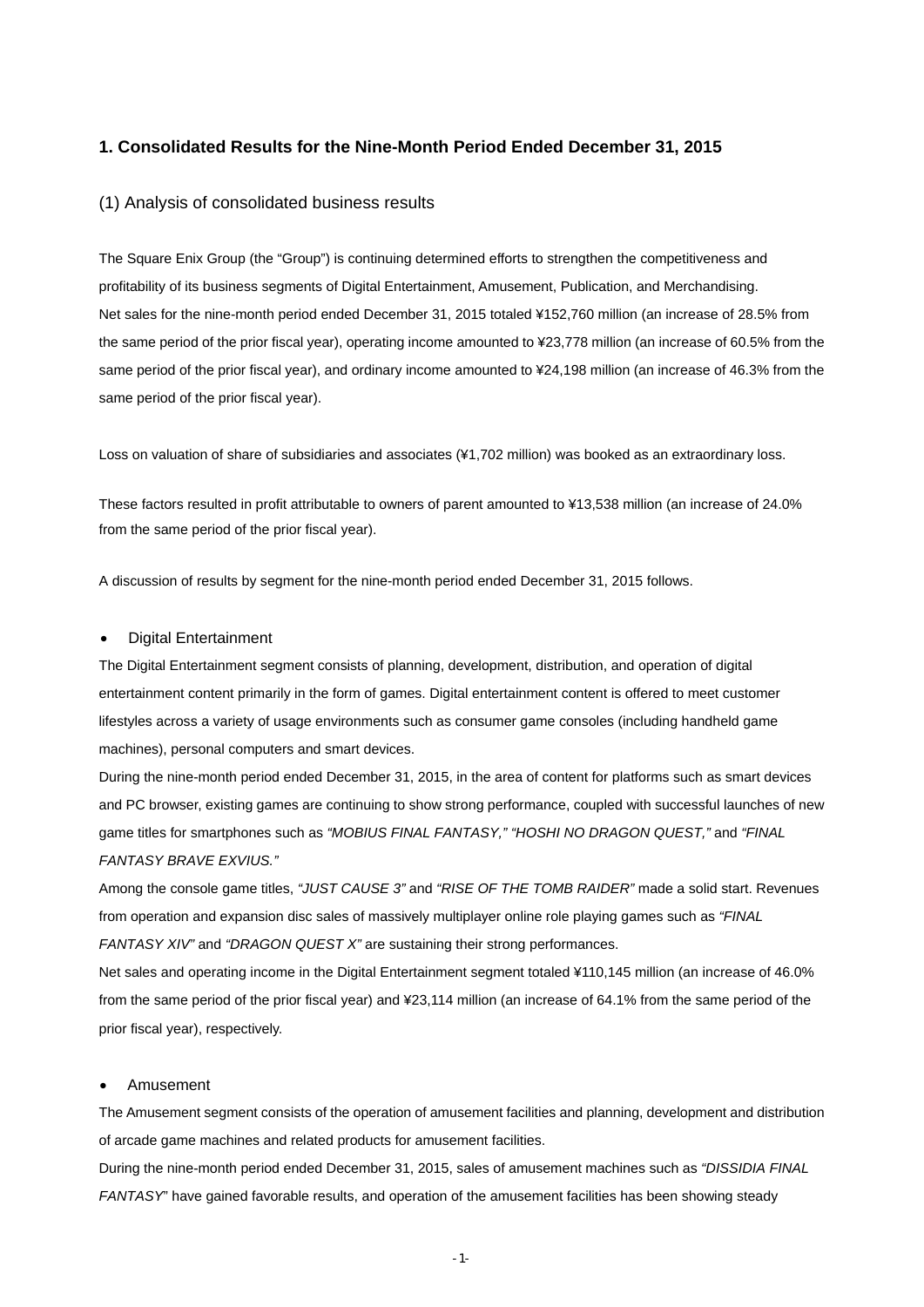performance through efficient store management efforts.

Net sales and operating income in the Amusement segment totaled ¥31,755 million (an increase of 1.6 % from the same period of the prior fiscal year) and ¥4,356 million (an increase of 34.0 % from the same period of the prior fiscal year), respectively.

#### Publication

The Publication segment consists of planning and publication of comic books, game strategy books and comic magazines.

During the nine-month period ended December 31, 2015, sales of comic books were sluggish compared with the same period of the prior fiscal year.

Net sales and operating income in the Publication segment totaled ¥7,672 million (a decrease of 17.1 % from the same period of the prior fiscal year) and ¥1,913 million (a decrease of 28.6 % from the same period of the prior fiscal year), respectively.

#### Merchandising

The Merchandising segment consists of planning, production, distribution and licensing of derivative products of IPs owned by the Group.

During the nine-month period ended December 31, 2015, sales of character goods derived from the Group's own IPs increased, primarily thanks to the release of the first expansion disc of "*FINAL FANTASY XIV.*" The Group continued to distribute and license items such as character goods and soundtracks based on the IPs while also strengthening its character goods lineup with additional products from third party IPs as well as diversifying revenue opportunities through overseas expansions.

Net sales and operating income in the Merchandising segment totaled ¥3,633 million (an increase of 16.4 % from the same period of the prior fiscal year) and ¥1,192million (an increase of 12.7 % from the same period of the prior fiscal year), respectively.

#### (2) Analysis of consolidated financial position

#### Assets

As of December 31, 2015, total current assets were ¥187,797 million, an increase of ¥16,981 million compared to March 31, 2015. This was mainly due to increase in the notes and accounts receivable of ¥6,615 million and the content production account of ¥10,444 million.

As of December 31, 2015, total non-current assets were ¥37,254 million, a decrease of ¥3,868 million compared to March 31, 2015. This was mainly due to decrease in the intangible assets of ¥1,186 million and the investments and other assets of ¥2,810 million.

As a result, total assets were ¥225,051 million, an increase of ¥13,113 million compared to March 31, 2015.

Liabilities

As of December 31, 2015, total current liabilities were ¥53,920 million, an increase of ¥3,989 million compared to March 31, 2015. This was mainly due to increase in the short-term loans payable of ¥3,548 million and the income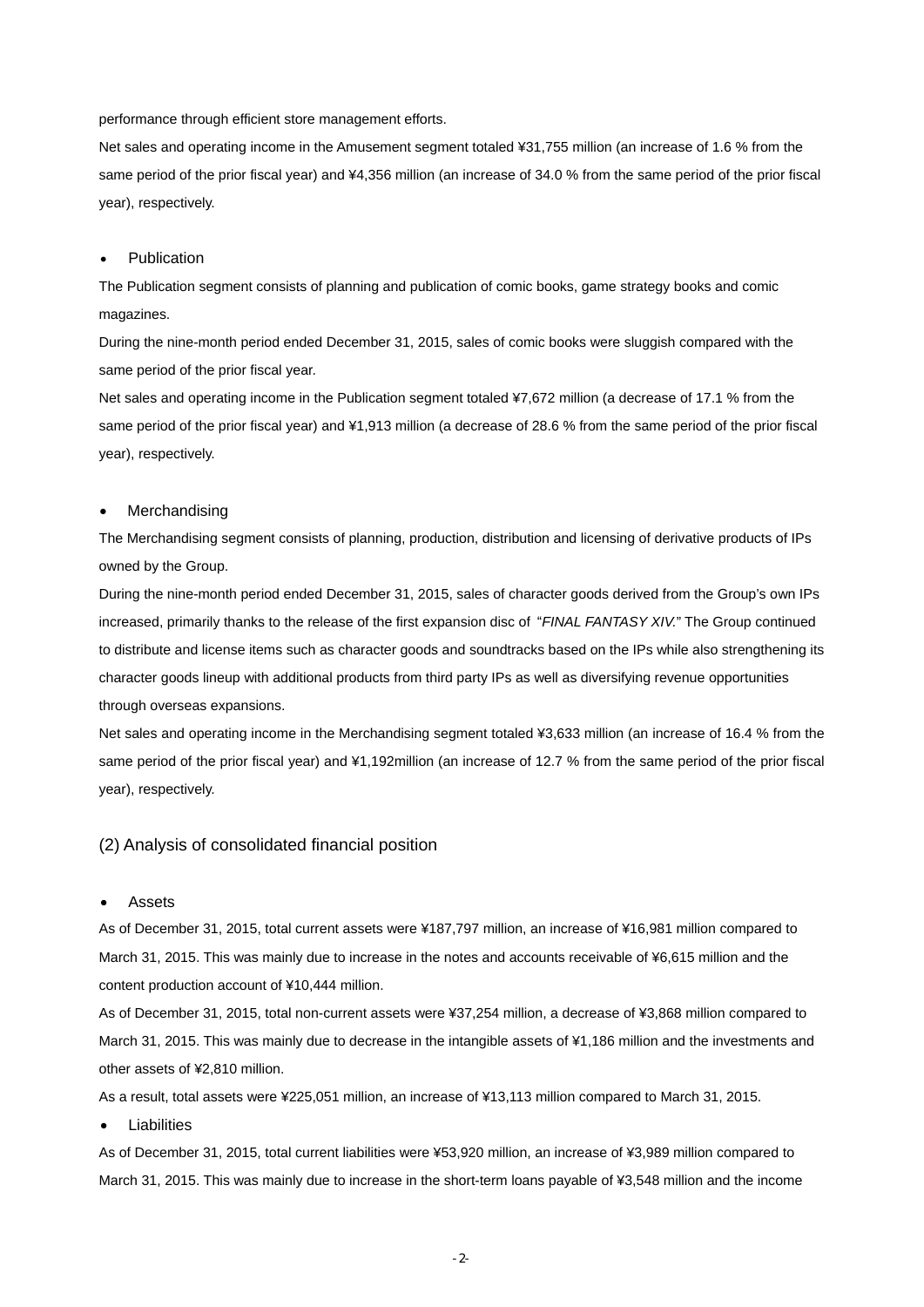taxes payable of ¥1,717 million, while the provision for sales returns decreased by ¥745 million, and the other on current liabilities decreased by ¥801 million.

As of December 31, 2015, total non-current liabilities were ¥6,778 million, an increase of ¥86 million compared to March 31, 2015.

As a result, total liabilities were ¥60,699 million, an increase of ¥4,075 million compared to March 31, 2015.

• Net assets

As of December 31, 2015, net assets were ¥164,352 million, an increase of ¥9,037 million compared to March 31, 2015. This was mainly due to the profit attributable to owners of parent of ¥13,538 million, dividend payment of ¥3,658 million, and a decrease in the foreign currency translation adjustments of ¥629 million.

As a result, the consolidated equity ratio stood at 72.7% compared to 72.9% as of March 31, 2015.

#### (3) Qualitative information on consolidated business forecasts

The business environment surrounding the Group is in the midst of major changes, where smart devices such as smartphones and tablet PCs are spreading rapidly, while the console game markets in North America and Europe are increasingly getting competitive and oligopolistic. In light of such environmental changes, the Group is focusing all efforts on establishment of a solid revenue foundation through introduction of flexible content development conforming to the ever-changing environment as well as diversification of profit opportunities.

Given the environmental changes described above, it is expected that the consolidated forecasts for financial results will fluctuate ever-larger. The Group, therefore, has made consolidated forecasts in a range of forecasted figures in lieu of specific figures.

#### **2. Other Information in Summary**

(1) Changes in accounting principles, changes in accounting estimates and retrospective restatements

#### (Change in accounting policy)

Effective from the three-month period ended June 30, 2015, the Company has adopted the "Accounting Standard for Business Combinations" (ASBJ Statement No. 21 of September 13, 2013; the "Business Combinations Accounting Standard"), the "Accounting Standard for Consolidated Financial Statements" (ASBJ Statement No.22 of September 13, 2013; the "Consolidation Accounting Standard") and the "Accounting Standard for Business Divestitures" (ASBJ Statement No.7, September 13, 2013; the "Business Divestitures Accounting Standard") and other standards. Therefore, the Group has started to post, as capital surplus, the difference arising from changes of the Company's equity interest in subsidiaries under its control on a continuous basis, and to book acquisition-related costs as expenses for the fiscal year in which they occurred. For business combinations implemented on or after April 1, 2015, the Company has started to reflect the adjustments to the allocated amount of acquisition cost as a result of the finalization of provisional accounting treatment in the consolidated financial statements of the cumulative quarter in which the business combination took place. In addition, the Company has changed the presentation method of net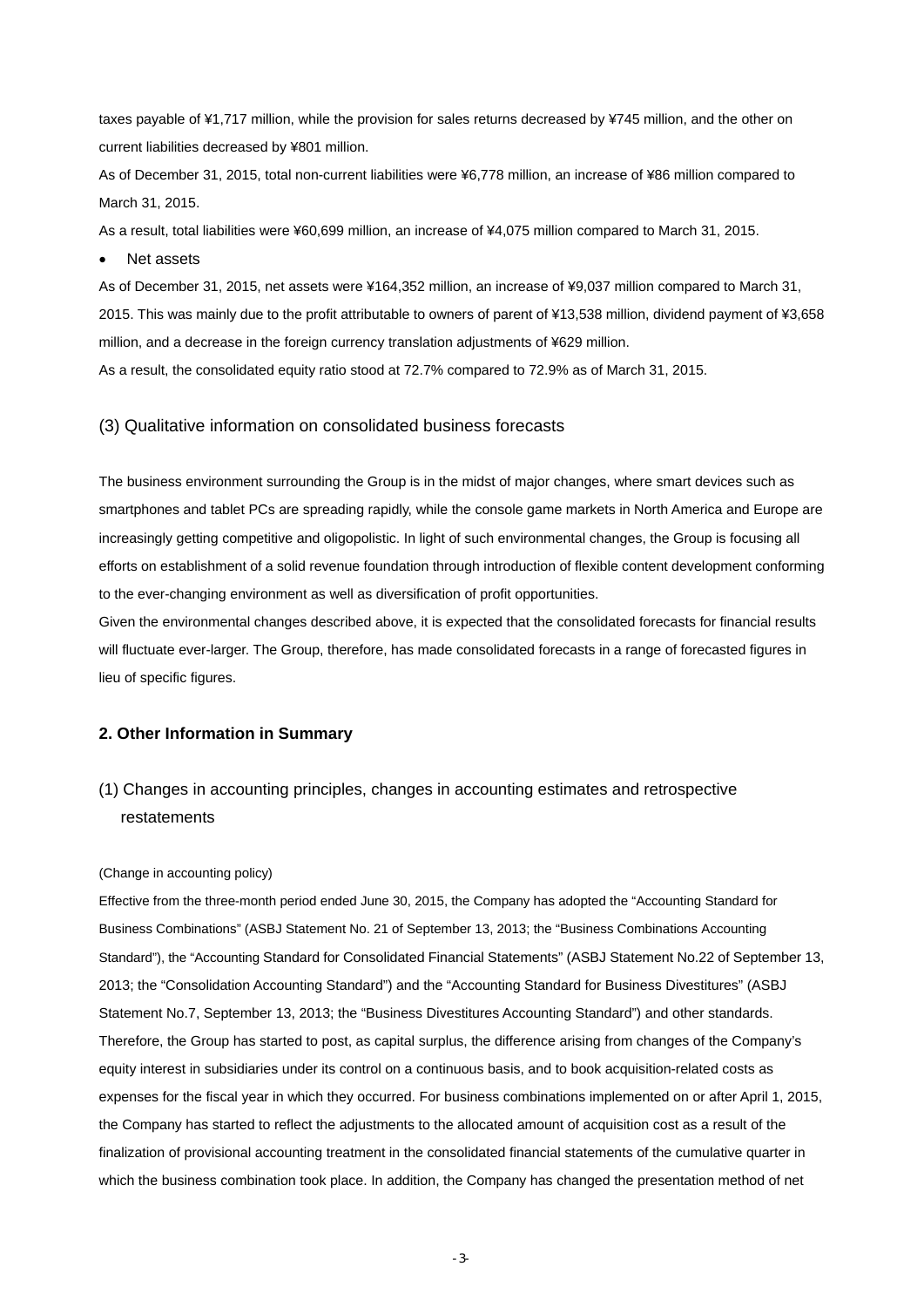income and the presentation from "minority interests" to "non-controlling interests." To reflect the changes in the presentation of the consolidated financial statements, the Company has reclassified the consolidated financial statements for the nine-month period ended December 31, 2014 and for the fiscal year ended March 31, 2015. In accordance with the traditional accounting treatments as stated in Article 58-2 (4) of the Business Combination Accounting Standard, Article 44-5 (4) of the Consolidation Accounting Standard and Article 57-4 (4) of the Business Divestitures Accounting Standard, the Company has applied the Business Combinations Accounting Standard and other standards from the beginning of the three-month period ended June 30, 2015.

As a result, there is no impact to the consolidated financial statements for the nine-month period ended December 31, 2015.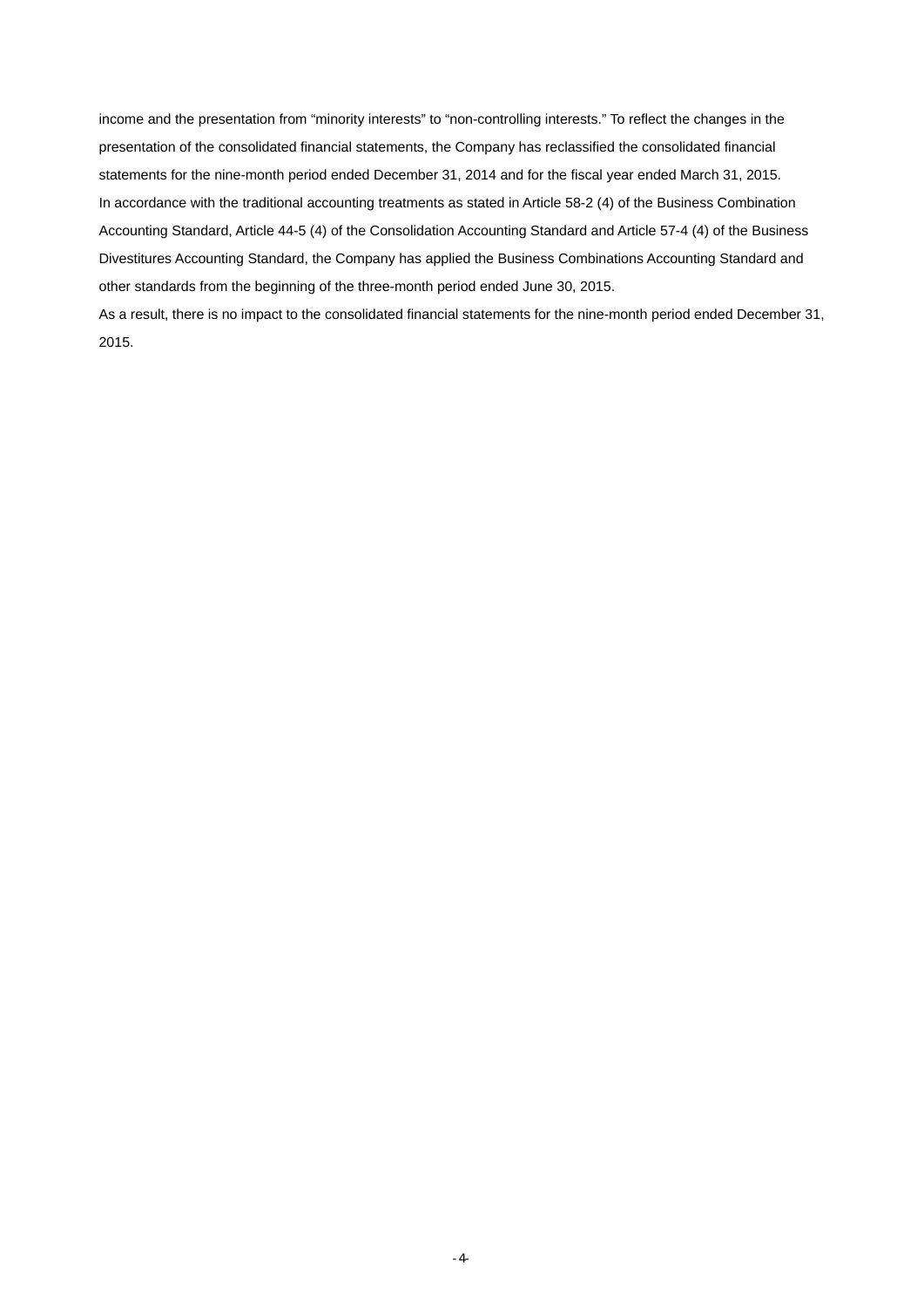## **3. Consolidated Financial Statements for the Nine-Month Period Ended December 31, 2015**

(1) Consolidated Balance Sheets

|                                     |                      | (Millions of yen)       |
|-------------------------------------|----------------------|-------------------------|
|                                     | As of March 31, 2015 | As of December 31, 2015 |
| Assets                              |                      |                         |
| <b>Current assets</b>               |                      |                         |
| Cash and deposits                   | 103,631              | 103,414                 |
| Notes and accounts receivable-trade | 20,973               | 27,589                  |
| Merchandise and finished goods      | 1,881                | 2,903                   |
| Work in progress                    | 4                    | 12                      |
| Raw materials and supplies          | 314                  | 229                     |
| Content production account          | 35,113               | 45,558                  |
| Other                               | 9,019                | 8,190                   |
| Allowance for doubtful accounts     | (122)                | (101)                   |
| Total current assets                | 170,815              | 187,797                 |
| Non-current assets                  |                      |                         |
| Property, plant and equipment       | 13,620               | 13,748                  |
| Intangible assets                   | 10,192               | 9,006                   |
| Investments and other assets        | 17,309               | 14,499                  |
| Total non-current assets            | 41,122               | 37,254                  |
| Total assets                        | 211,938              | 225,051                 |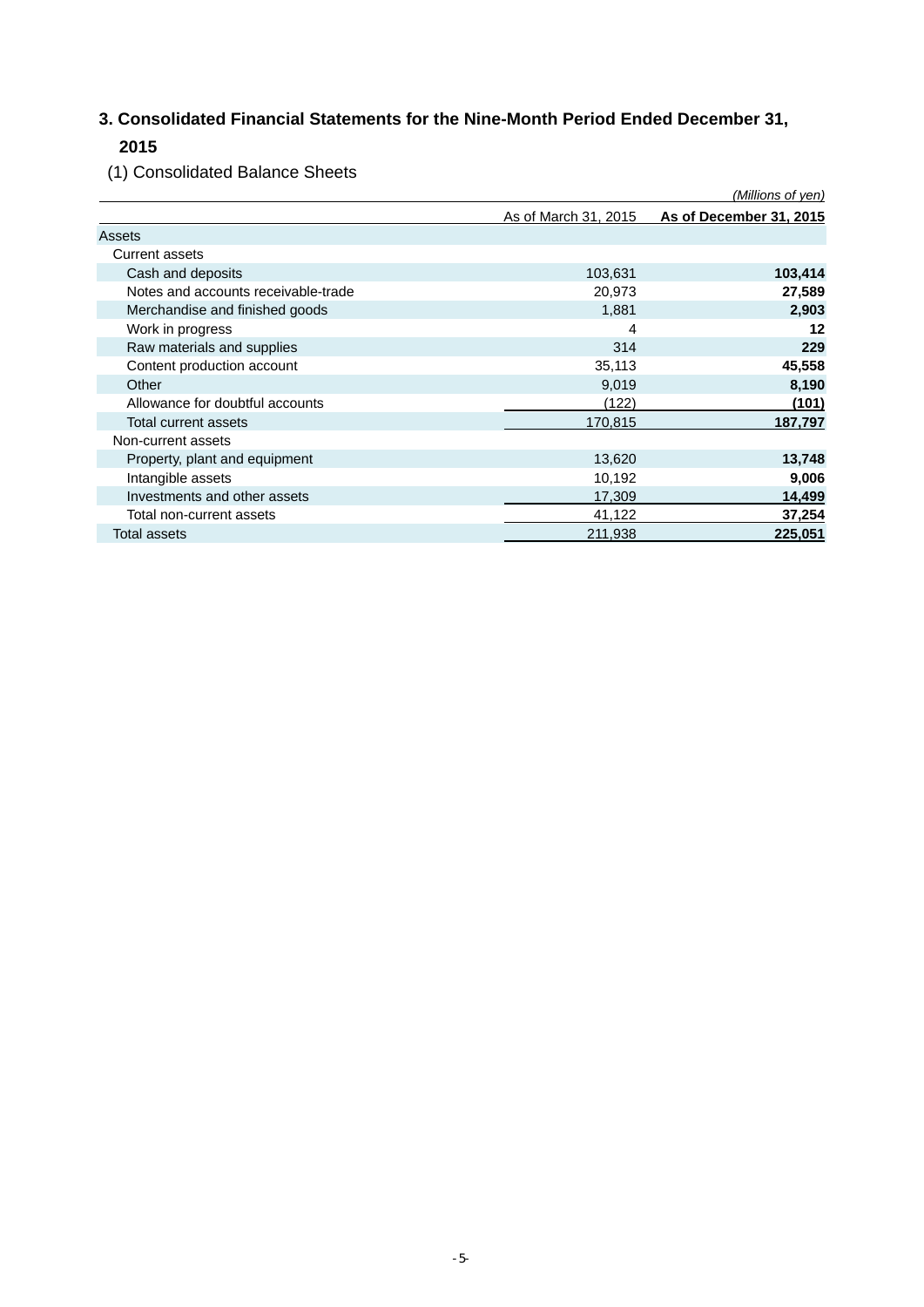|                                                       |                      | (Millions of yen)       |
|-------------------------------------------------------|----------------------|-------------------------|
|                                                       | As of March 31, 2015 | As of December 31, 2015 |
| Liabilities                                           |                      |                         |
| <b>Current liabilities</b>                            |                      |                         |
| Notes and accounts payable-trade                      | 11,820               | 12,708                  |
| Short-term loans payable                              | 7,122                | 10,671                  |
| Income taxes payable                                  | 3,974                | 5,692                   |
| Provision for bonuses                                 | 1,696                | 1,155                   |
| Provision for sales returns                           | 4,865                | 4,120                   |
| Provision for game arcade closings                    | 379                  | 304                     |
| Asset retirement obligations                          | 9                    | $\overline{7}$          |
| Other                                                 | 20,062               | 19,261                  |
| <b>Total current liabilities</b>                      | 49,931               | 53,920                  |
| Non-current liabilities                               |                      |                         |
| Provision for directors' retirement benefits          | 151                  | 159                     |
| Provision for game arcade closings                    | 423                  | 333                     |
| Net defined benefit liability                         | 2,200                | 2,240                   |
| Asset retirement obligations                          | 953                  | 1,030                   |
| Other                                                 | 2,963                | 3,014                   |
| Total non-current liabilities                         | 6,692                | 6,778                   |
| <b>Total liabilities</b>                              | 56,623               | 60,699                  |
| Net assets                                            |                      |                         |
| Shareholders' equity                                  |                      |                         |
| Capital stock                                         | 23,680               | 23,742                  |
| Capital surplus                                       | 52,920               | 52,982                  |
| Retained earnings                                     | 79,355               | 89,235                  |
| Treasury stock                                        | (876)                | (886)                   |
| Total shareholders' equity                            | 155,079              | 165,073                 |
| Accumulated other comprehensive income                |                      |                         |
| Valuation difference on available-for-sale securities | 618                  | 223                     |
| Foreign currency translation adjustments              | (1, 292)             | (1, 922)                |
| Remeasurements of defined benefit plans               | 99                   | 147                     |
| Total accumulated other comprehensive income          | (574)                | (1,550)                 |
| Subscription rights to shares                         | 327                  | 368                     |
| Non-controlling interests                             | 482                  | 462                     |
| Total net assets                                      | 155,314              | 164,352                 |
| Total liabilities and net assets                      | 211,938              | 225,051                 |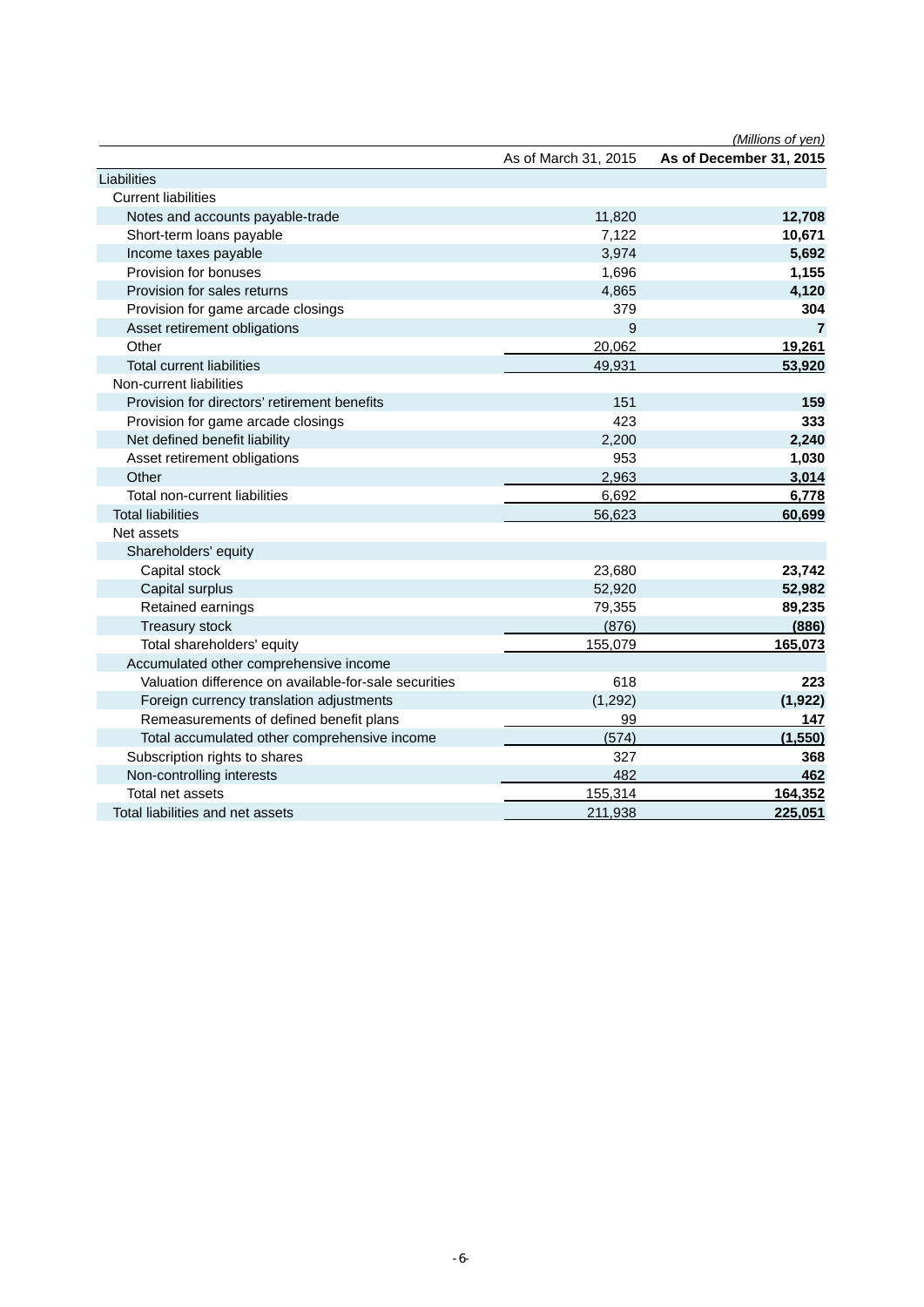|                                                                 |                                        | (Millions of yen)                      |
|-----------------------------------------------------------------|----------------------------------------|----------------------------------------|
|                                                                 | Nine months ended<br>December 31, 2014 | Nine months ended<br>December 31, 2015 |
| Net sales                                                       | 118,874                                | 152,760                                |
| Cost of sales                                                   | 63,658                                 | 76,692                                 |
| Gross profit                                                    | 55,215                                 | 76,067                                 |
| Reversal of provision for sales returns                         | 4,786                                  | 4,922                                  |
| Provision for sales returns                                     | 4,402                                  | 4,151                                  |
| Gross profit-net                                                | 55,599                                 | 76,838                                 |
| Selling, general and administrative expenses                    | 40,784                                 | 53,060                                 |
| Operating income                                                | 14,814                                 | 23,778                                 |
| Non-operating income                                            |                                        |                                        |
| Interest income                                                 | 98                                     | 57                                     |
| Dividend income                                                 | 8                                      | 8                                      |
| Subsidy income                                                  | 7                                      | 419                                    |
| Foreign exchange gains                                          | 1,762                                  |                                        |
| Miscellaneous income                                            | 124                                    | 155                                    |
| Total non-operating income                                      | 2,001                                  | 641                                    |
| Non-operating expenses                                          |                                        |                                        |
| Interest expenses                                               | 52                                     | 47                                     |
| Commission fee                                                  | 39                                     | 11                                     |
| Office transfer related expenses                                | 173                                    | 44                                     |
| Foreign exchange loss                                           |                                        | 117                                    |
| Miscellaneous loss                                              | 7                                      | $\bf{0}$                               |
| Total non-operating expenses                                    | 273                                    | 220                                    |
| Ordinary income                                                 | 16,543                                 | 24,198                                 |
| Extraordinary income                                            |                                        |                                        |
| Gain on sales of non-current assets                             | 1,394                                  | 11                                     |
| Gain on sales of investment securities                          | 82                                     | 0                                      |
| Gain on reversal of subscription rights to shares               | 7                                      | <u>19</u>                              |
| Total extraordinary income                                      | 1,484                                  | 31                                     |
| <b>Extraordinary loss</b>                                       |                                        |                                        |
| Loss on sales of non-current assets                             | 708                                    | 43                                     |
| Loss on retirement of non-current assets                        | 194                                    | 119                                    |
| Loss on liquidation of subsidiaries and affiliates              | 313                                    |                                        |
| Loss on valuation of share of subsidiaries and associates       |                                        | 1,702                                  |
| Other                                                           | 205                                    | 51                                     |
| Total extraordinary loss                                        | 1,422                                  | 1,917                                  |
| Income before income dividends distribution from silent         |                                        |                                        |
| partnership, income taxes (tokumei-kumiai)                      | 16,604                                 | 22,313                                 |
| Dividends distribution from silent partnership (tokumei-kumiai) | 132                                    |                                        |
| Income before income taxes                                      | 16,472                                 | 22,313                                 |
| Income taxes-current                                            | 3,573                                  | 7,973                                  |
| Income taxes-deferred                                           | 1,939                                  | 796                                    |
| Total income taxes                                              | 5,513                                  | 8,769                                  |
| Profit                                                          | 10,958                                 | 13,543                                 |
| Profit attributable to non-controlling interests                | 41                                     |                                        |
| Profit attributable to owners of parent                         | 10,916                                 | 13,538                                 |
|                                                                 |                                        |                                        |

## (2) Consolidated Income Statement and Consolidated Statement of Comprehensive Income Consolidated Income Statement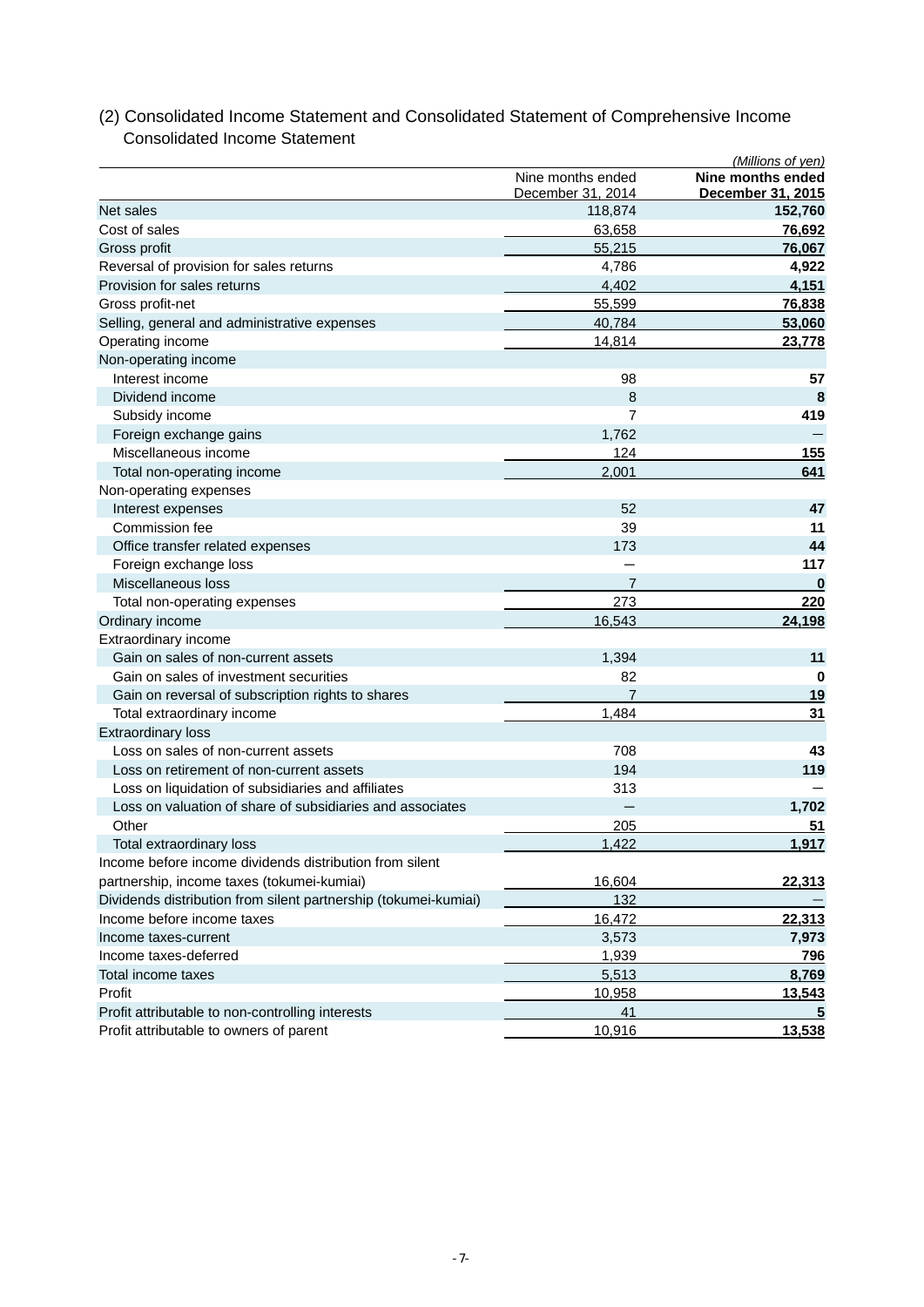## Consolidated Statement of Comprehensive Income

|                                                                |                   | (Millions of yen) |
|----------------------------------------------------------------|-------------------|-------------------|
|                                                                | Nine months ended | Nine months ended |
|                                                                | December 31, 2014 | December 31, 2015 |
| Profit                                                         | 10.958            | 13,543            |
| Other comprehensive income                                     |                   |                   |
| Valuation difference on available-for-sale securities          | (61)              | (394)             |
| Foreign currency translation adjustment                        | 3,814             | (650)             |
| Remeasurements of defined benefit plans                        | (132)             | 48                |
| Other comprehensive income                                     | 3,620             | (996)             |
| Comprehensive income                                           | 14,578            | 12,547            |
| (Breakdown)                                                    |                   |                   |
| Comprehensive income attributable to owners of the parent      | 14.446            | 12,562            |
| Comprehensive income attributable to non-controlling interests | 131               | (15)              |